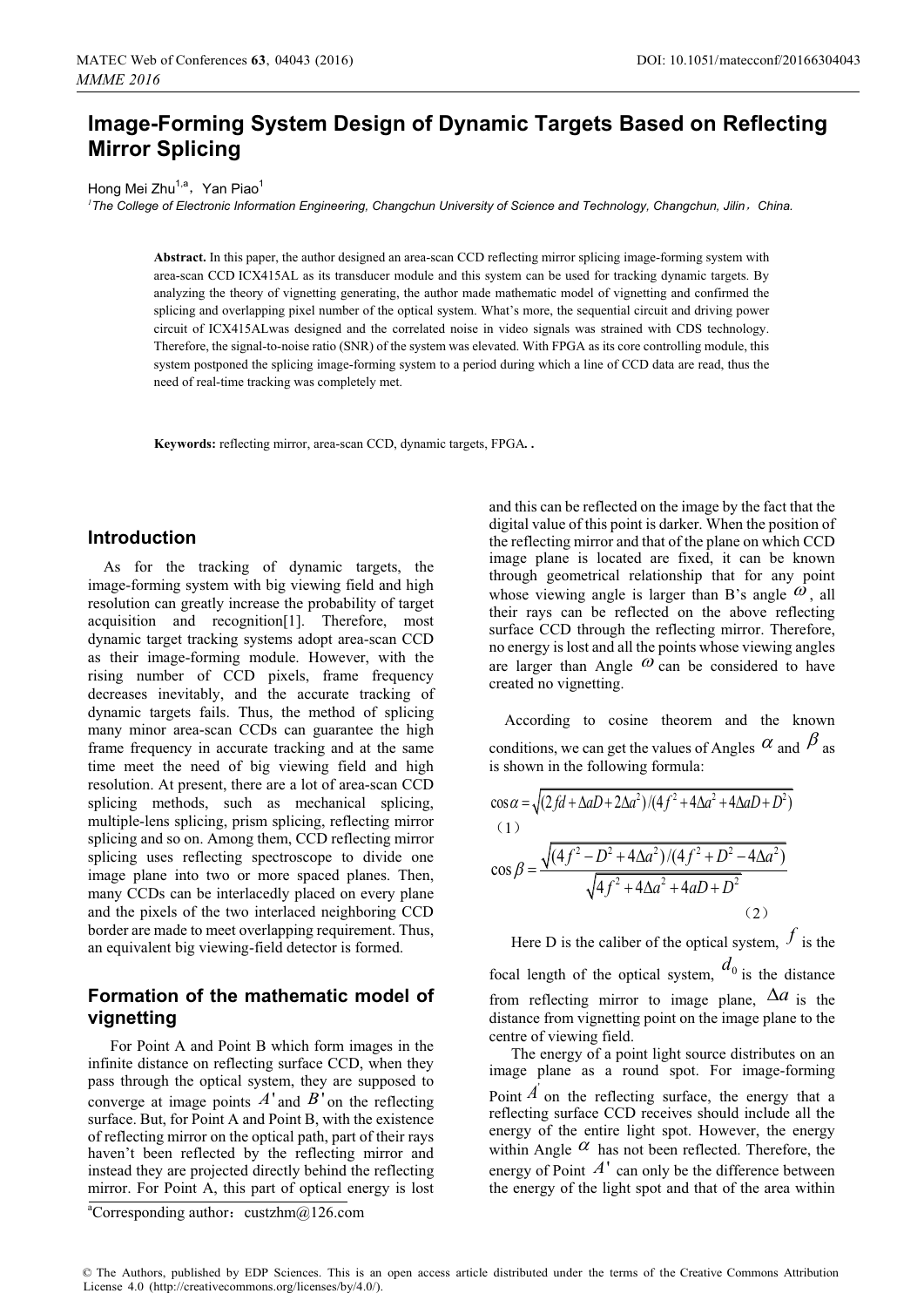Angle  $\alpha$ . As can be shown in Figure2, when the position of the optical system and that of the CCD image

plane  $l$  are fixed, the size of the light spot created by the point light source is fixed. Suppose that the diameter of the round light spot is d, then the ratio of the light spot

area of Angel  $\alpha$  to that of Angle  $\beta$  is

$$
\left\{\frac{d}{4}\arcsin\left[\frac{2\Delta a(l-d_0)}{d_0d}\right]-\sqrt{\left(\frac{d}{4}\right)^2-\left(\frac{\Delta a(l-d_0)}{d_0}\right)^2}\frac{\Delta a(l-d_0)}{d_0}\right\}
$$
\n(3)

Suppose E is the energy of a point in infinite<br>distance, and  $E'$  is the energy of image-forming Point Suppose E is the energy of a point in infinite  $\overline{A}$  then

$$
E': E = S_{\beta} : S_W
$$
\n
$$
(4)
$$
\n
$$
E' = E \left\{ \frac{d}{4} \operatorname{arcsin} \left[ \frac{2\Delta a (l - d_0)}{d_0 d} \right] - \sqrt{\left( \frac{d}{4} \right)^2 - \left( \frac{\Delta a (l - d_0)}{d_0} \right)^2} \frac{\Delta a (l - d_0)}{d_0} \right\}
$$
\n
$$
(5)
$$

Formula  $(5)$  is the energy value that Point A' receives and Point A' is a random point within the vignetting area of reflecting surface CCD.

The establishment of mathematic model plays a guiding role in splicing optical system. The critical points B1and B2 of the vignetting on the two CCD image planes can be calculated through the mathematic model, as is shown in Figure 1.



Figure 1: diagram of the production of vignetting of reflecting surface CCD

The reflecting surface CCD is placed on Point B2--the maximal critical point of the direct shooting surface vignetting, while the direct shooting surface CCD is located on Point B1-- the maximal critical point of the reflecting surface vignetting. When the optical energy of the shot target radiates respectively on the direct shooting and reflecting CCDs, a compensation can be made via adding the energy of corresponding pixels. According to calculation, if the optical system of reflecting mirrors is spliced in accordance with overlapping area, 324 pixels will be overlapped and these overlapped pixels will account for 1/5of the total horizontal pixels. After compensation, an integral radiometric calibration experiment of the system has to

be carried out to eliminate the impact of overlapped noise resulted by adding on the image. Through radiometric calibration, not only compensation factor can be confirmed but also the impact of nonuniformity of pixels can be eliminated.

## **The composition of area-scan CCD image-forming system**

The driving pulses for ICX415AL to produce, transfer and sense charges include vertical transfer clocks ( $\Phi V1$ ,  $\Phi V2$ ,  $\Phi V3$ ), horizontal transfer clocks  $(\Phi H1, \Phi H2)$ , reset clock $(\Phi RG)$  and substrate clock ˄ΦSUB˅. Every driving pulse should meet exactly the requirement of phase time sequences in order to guarantee normal operation of CCD. Whenever a set of vertical transfer clockΦV1, ΦV2, ΦV3 time sequences are transmitted, the collected charges of every line of pixels of area-scan CCD will move a line to the horizontal shift register; Whenever a set of horizontal transfer clockΦH1、ΦH2 time sequences are transmitted, the charges in the horizontal shift register will transfer to the output terminal once. The transferred charges will be output to the output amplifier where these charges will be converted to the form of voltage and output from OS pins. The reset clock ΦRG clears away the remaining charges in the horizontal shift register while the substrate clock  $(\Phi \text{SUB})$  determines the adjusting time of CCD shutter. The more substrate clocks  $(\Phi \text{SUB})$  in a frame, the shorter the exposure time of CCD photosensitive areas.

According to the accuracy detecting result of optical system splicing, the error of straightness and coplanarity of the same horizontal lines is smaller than 1/3 of a pixel. So, every line of data are used as a caching unit. This method doesn't need external RAM chips and it takes up small storage space to use a line as a caching unit. ICX415AL only needs 782\*10=7820bit storage space and FPGA on-chip RAM can meet this need. Meanwhile the caching time is very short. With ping-pong structure reading mode, the caching time is only the period during which a line of data are read by CCD. The advantages of using FPGA on-chip RAM as its caching memory lie in the facts that signal crosstalk caused by the usage of an external memory can be avoided and that the designing requirement for the circuit board is not very high. What's more, the real-time performance of image output is good and it only takes the time for reading a line.

The procedure of ping-pong caching structure is as follows: in the first buffering cycle, the first line of data are written respectively into RAM1 and RAM3; in the second buffering cycle, the data are stored into RAM2 and RAM4 through the switch of writing enabling signals and at the same time, the first line of data are read from RAM1 and RAM3; in the third buffering cycle, the third line of data are written into RAM1 and RAM3 and meanwhile, the second line of data are read from RAM2 and RAM4. In this cycling way, the